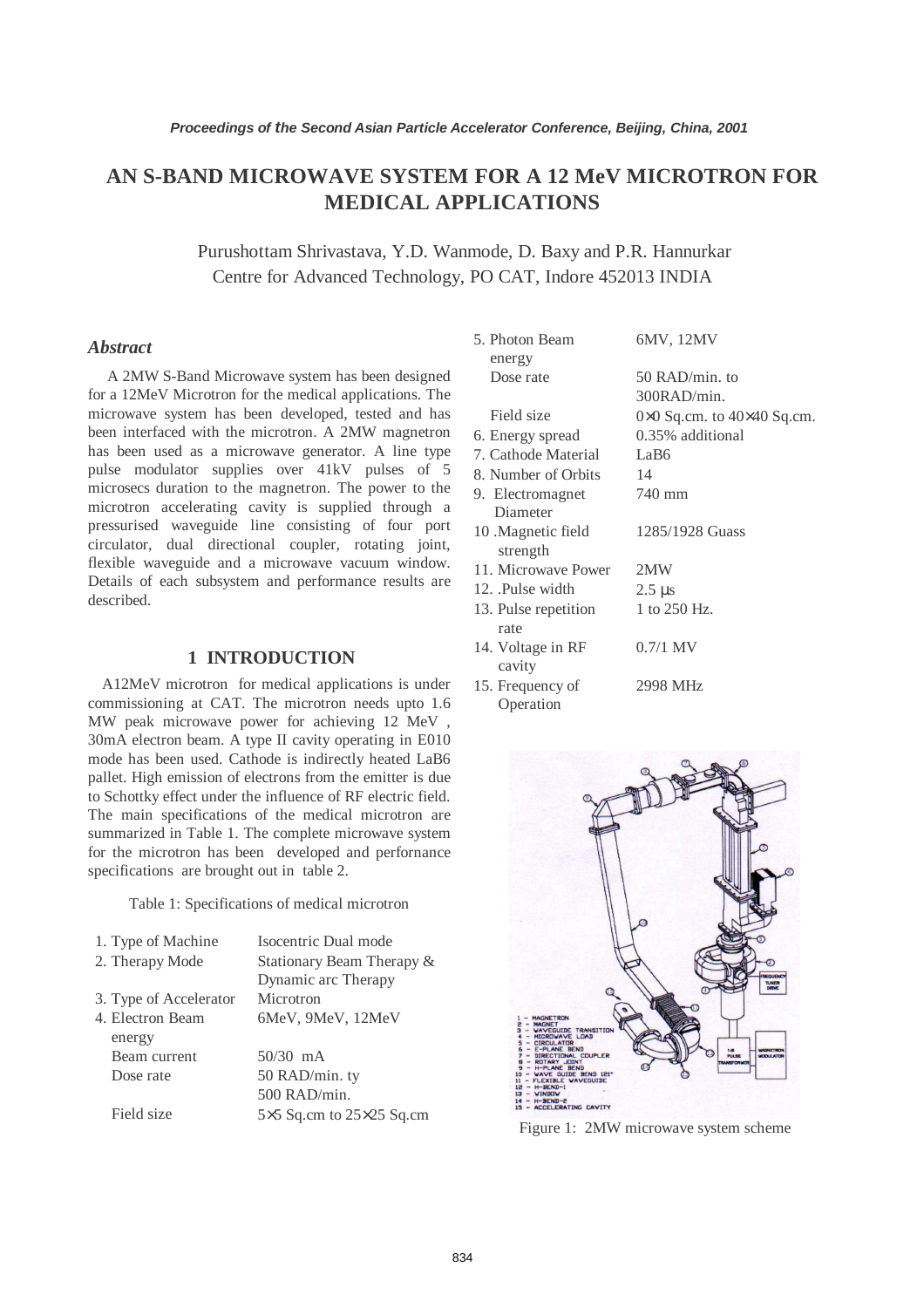

Figure 2: See From left Magnetron pulse modulator Figure 3: Assembly of magnetron and microwave

## **2 DESCRIPTION OF SYSTEM**

The microwave system consists of 2 MW magnetron, 41kV output line type pulse modulator (with filament supply, control and interlock circuits), output waveguide circular to rectangular transition, high power circulator with isolation of 22dB and insertion loss of 0.2dB, waveguide pressurising section, dual directional coupler with forward coupling of 60dB and reflected power coupling of 45dB, waveguide rotary joint, waveguide bend sections, flexible waveguide and microwave vacuum window(see Fig. 1) . The waveguide line is

Table 2: Specifications of 2MW microwave system

| Peak power output       | 2 MW          |
|-------------------------|---------------|
| Frequency of Operation  | 2992-3002 MHz |
| Pulse duration          | 4 usec        |
| Pulse rise time         | $0.5$ µsec    |
| Pulse fall time         | $0.7$ µsec    |
| Pulse repetition rate   | $1-250Hz$     |
| Magnetron anode voltage | 41kV          |
| Magnetron anode current | 100Amp.       |
|                         |               |

pressurized to 30 psi with dry nitrogen. The response of a magnetron largely depends on the shape of the anode current pulse. The rate of rise of anode voltage for present magnetron is 110kV/microsecs to 120kV per



waveguide line with gantry of medical microtron.

microsecs. At this power level an electric voltage of 0.7/1 MV is generated across the accelerating gap of the microtron cavity. The most crucial component of the microwave system is the 41kV-pulse modulator. The pulse modulator has been designed and developed carefully for device, component as well as human safety. The pulse modulator consists of a regulated high voltage DC supply (7kV), a charging choke, charging diodes, 12 section pulse forming network, high voltage thyratron and 1:6 step-up pulse transformer. Necessary interference suppression and damping circuits have been incorporated at various stages of the modulator. A 12 section pulse forming network has been used in which the capacitors are 0.012 microfarads each and the inductors are tunable.



Figure 4: Upper trace is Magnetron anode votage pulse at 41kV and Lower trace is microwave pulse at 2MW power level on a microwave load horizontal scale is 1microsecs/div.